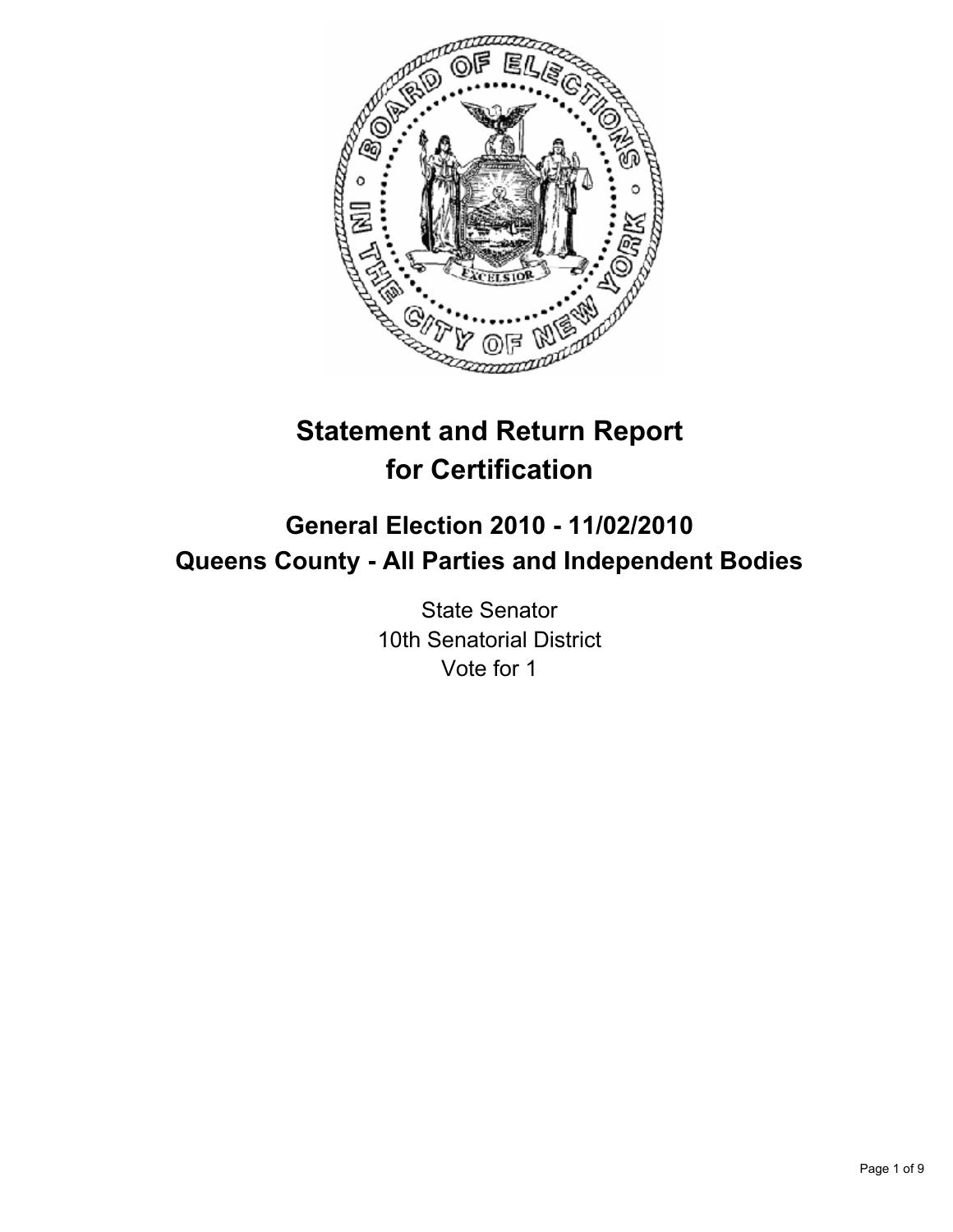

| <b>PUBLIC COUNTER</b>                | 3,091          |
|--------------------------------------|----------------|
| <b>EMERGENCY</b>                     | 0              |
| ABSENTEE/MILITARY                    | 70             |
| <b>AFFIDAVIT</b>                     | 30             |
| <b>Total Ballots</b>                 | 3,199          |
| SHIRLEY L HUNTLEY (DEMOCRATIC)       | 1,688          |
| SHIRLEY L HUNTLEY (WORKING FAMILIES) | 143            |
| JAMES HASSETT (WRITE-IN)             | 1              |
| JAMES KELLY (WRITE-IN)               | 1              |
| JIMMY MCMILLAN (WRITE-IN)            | $\overline{2}$ |
| JOE ADDABBO (WRITE-IN)               | 1              |
| JOHN GASPARNO (WRITE-IN)             | 1              |
| KATHY SMITH (WRITE-IN)               | 1              |
| MICHAEL BLOOMBERG (WRITE-IN)         | 1              |
| NO NAME (WRITE-IN)                   | 5              |
| RAYMOND RIVERA (WRITE-IN)            | 1              |
| SAM DIGARNARDO (WRITE-IN)            | 1              |
| SAM KLEINBERG (WRITE-IN)             | 1              |
| THE LUIQU 10107 (WRITE-IN)           | 1              |
| WILLIAM J. MILLS JR. (WRITE-IN)      | 1              |
| <b>Total Votes</b>                   | 1,849          |
| Unrecorded                           | 1.350          |

| <b>PUBLIC COUNTER</b>                | 1,987 |
|--------------------------------------|-------|
| <b>EMERGENCY</b>                     | 52    |
| ABSENTEE/MILITARY                    | 63    |
| <b>AFFIDAVIT</b>                     | 33    |
| <b>Total Ballots</b>                 | 2,143 |
| SHIRLEY L HUNTLEY (DEMOCRATIC)       | 1,486 |
| SHIRLEY L HUNTLEY (WORKING FAMILIES) | 103   |
| ANDREW HUMON (WRITE-IN)              |       |
| JOE ADDABBO (WRITE-IN)               |       |
| <b>JOSH KACHENOLVICH (WRITE-IN)</b>  | 1     |
| NO NAME (WRITE-IN)                   |       |
| THOMAS DUANE (WRITE-IN)              | 1     |
| <b>Total Votes</b>                   | 1,594 |
| Unrecorded                           | 549   |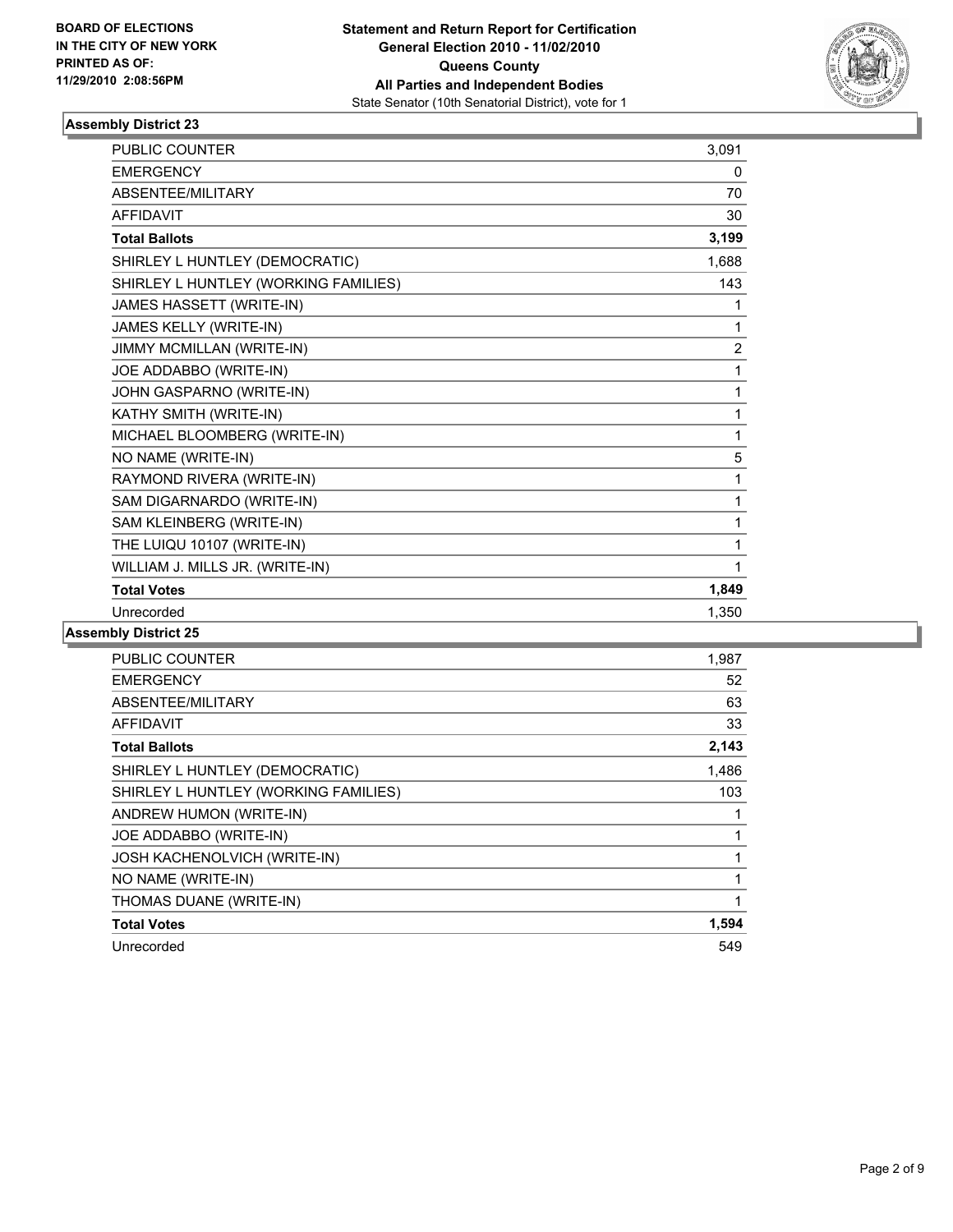

| <b>PUBLIC COUNTER</b>                    | 3,183          |
|------------------------------------------|----------------|
| <b>EMERGENCY</b>                         | 0              |
| ABSENTEE/MILITARY                        | 92             |
| <b>AFFIDAVIT</b>                         | 42             |
| <b>Total Ballots</b>                     | 3,363          |
| SHIRLEY L HUNTLEY (DEMOCRATIC)           | 1,990          |
| SHIRLEY L HUNTLEY (WORKING FAMILIES)     | 169            |
| ALEXANDER KHINKIS (WRITE-IN)             | $\mathbf{1}$   |
| ANYBODY ELSE (WRITE-IN)                  | 4              |
| ARNOLD WECHSIER (WRITE-IN)               | 1              |
| <b>BRUCE WAYNE (WRITE-IN)</b>            | 1              |
| CAROL BERGER (WRITE-IN)                  | $\overline{2}$ |
| EDWARD LITTLE 8955 AUSTIN ST. (WRITE-IN) | 1              |
| JIM LECZYISKI (WRITE-IN)                 | 1              |
| JOHN CLIFTON (WRITE-IN)                  | $\overline{c}$ |
| <b>KERIN SHINER (WRITE-IN)</b>           | 1              |
| LYNN NUNEZ (WRITE-IN)                    | 3              |
| LYNN SCHULMAN (WRITE-IN)                 | 2              |
| NO NAME (WRITE-IN)                       | 9              |
| NONE OF THE ABOVE (WRITE-IN)             | 3              |
| NUNES (WRITE-IN)                         | $\overline{2}$ |
| PATRICK A SILER (WRITE-IN)               | 1              |
| ROBERT SILVERSMITH (WRITE-IN)            | 1              |
| SCOTT VAROL (WRITE-IN)                   | 1              |
| <b>Total Votes</b>                       | 2,195          |
| Unrecorded                               | 1.168          |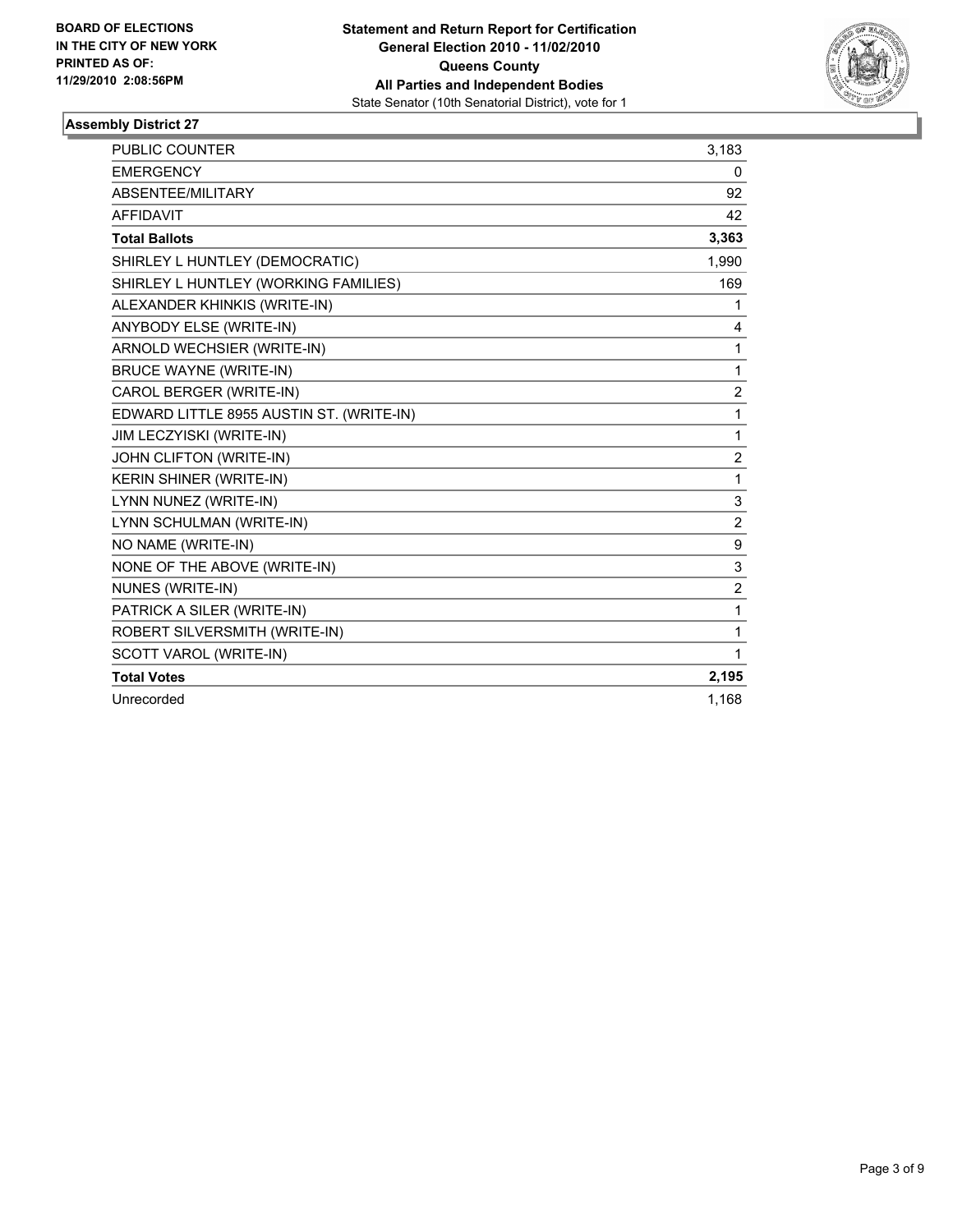

| PUBLIC COUNTER                       | 5,695 |
|--------------------------------------|-------|
| <b>EMERGENCY</b>                     | 0     |
| ABSENTEE/MILITARY                    | 313   |
| <b>AFFIDAVIT</b>                     | 73    |
| <b>Total Ballots</b>                 | 6,151 |
| SHIRLEY L HUNTLEY (DEMOCRATIC)       | 3,529 |
| SHIRLEY L HUNTLEY (WORKING FAMILIES) | 311   |
| ALAN KAHN (WRITE-IN)                 | 1     |
| ANDREW HUMON (WRITE-IN)              | 1     |
| ANYBODY B. SHIRLEY (WRITE-IN)        | 1     |
| <b>BAG OF ROCKS (WRITE-IN)</b>       | 1     |
| BIG GAY AL (WRITE-IN)                | 1     |
| BILL CLINTON (WRITE-IN)              | 1     |
| BLEC BUSH (WRITE-IN)                 | 1     |
| BOZO THE CLOWN (WRITE-IN)            | 1     |
| CHUCK STEVENS (WRITE-IN)             | 1     |
| DANIEL ROSEN (WRITE-IN)              | 2     |
| DAVID KLAHR (WRITE-IN)               | 1     |
| DEBORAH GLICK (WRITE-IN)             | 1     |
| DONALD DUCK (WRITE-IN)               | 1     |
| FIONA O'LEANY (WRITE-IN)             | 2     |
| FRANK PADAVAN (WRITE-IN)             | 1     |
| IVAN MROSOVSKY (WRITE-IN)            | 1     |
| JOHN J. KEHLER (WRITE-IN)            | 1     |
| JON STEWART (WRITE-IN)               | 1     |
| JUDGE CRATER (WRITE-IN)              | 1     |
| KEVIN WALSH (WRITE-IN)               | 1     |
| LOU COSTELLO (WRITE-IN)              | 1     |
| LYNN NUNEZ (WRITE-IN)                | 8     |
| LYNN SHULMAN (WRITE-IN)              | 1     |
| MATTHEW HUNTER (WRITE-IN)            | 1     |
| MICHAEL PODBER (WRITE-IN)            | 1     |
| MICKEY MOUSE (WRITE-IN)              | 3     |
| MIKE HUNT (WRITE-IN)                 | 1     |
| MS X (WRITE-IN)                      | 1     |
| NO NAME (WRITE-IN)                   | 9     |
| RAMON RAMIREZ (WRITE-IN)             | 1     |
| RICHARD MAROT (WRITE-IN)             | 1     |
| ROY (WRITE-IN)                       | 1     |
| SCHMOE (WRITE-IN)                    | 1     |
| SCOTT KLEIN (WRITE-IN)               | 1     |
| SCOTT M. HABER (WRITE-IN)            | 1     |
| SIDNEY KESTEN (WRITE-IN)             | 1     |
| STEPHEN COLBERT (WRITE-IN)           | 1     |
| STEPHEN RYAN (WRITE-IN)              | 1     |
| THE DEVIL (WRITE-IN)                 | 1     |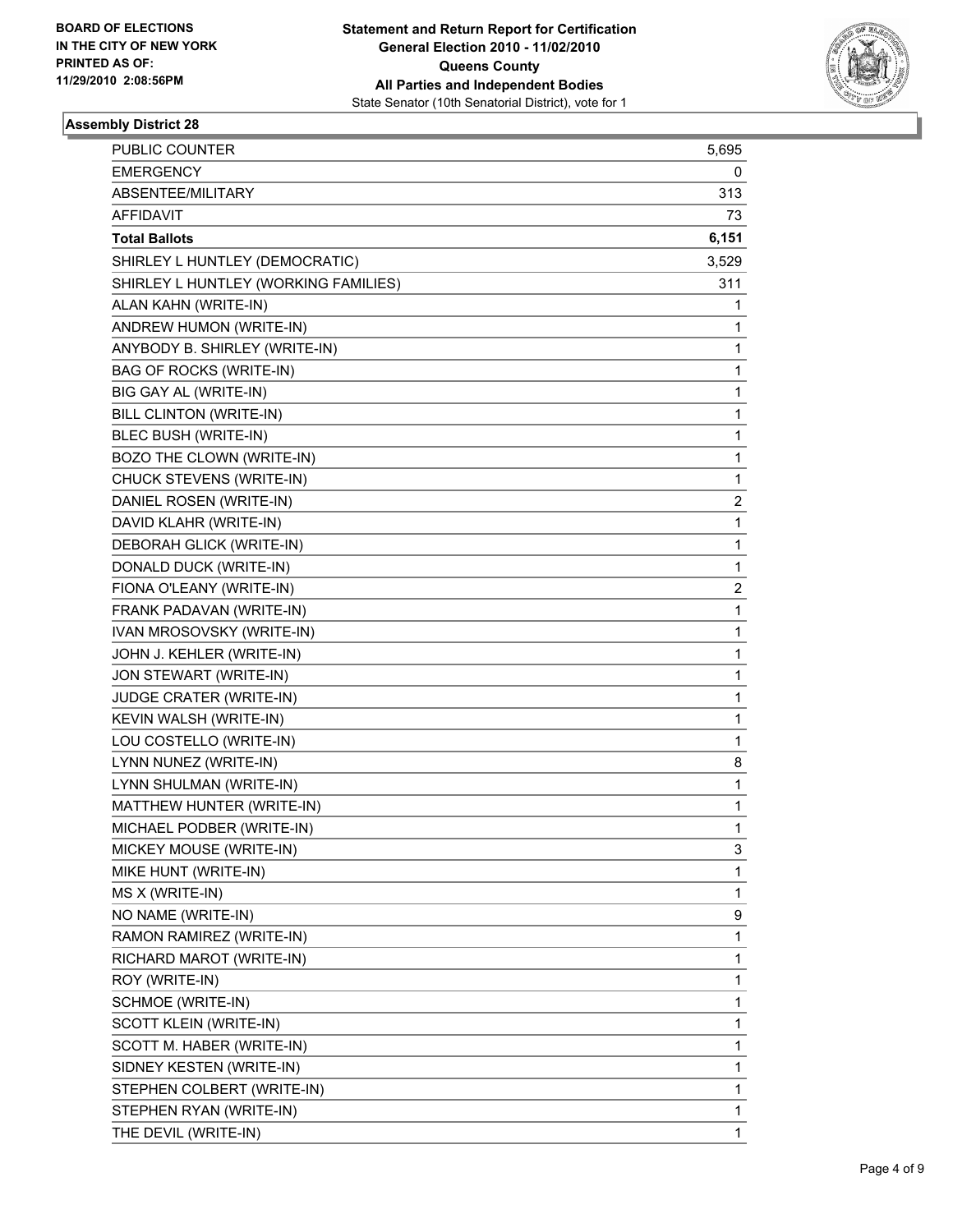

| TONY AVELLA (WRITE-IN) |       |
|------------------------|-------|
| <b>Total Votes</b>     | 3.899 |
| Unrecorded             | ראר ר |

#### **Assembly District 29**

| <b>PUBLIC COUNTER</b>                | 10,592 |
|--------------------------------------|--------|
| <b>EMERGENCY</b>                     | 0      |
| ABSENTEE/MILITARY                    | 196    |
| <b>AFFIDAVIT</b>                     | 175    |
| <b>Total Ballots</b>                 | 10,980 |
| SHIRLEY L HUNTLEY (DEMOCRATIC)       | 9,711  |
| SHIRLEY L HUNTLEY (WORKING FAMILIES) | 372    |
| EVERLY BROWN (WRITE-IN)              |        |
| <b>GEMAAL D. BROWN (WRITE-IN)</b>    |        |
| GEORGE W. BUSH (WRITE-IN)            |        |
| HUGH GAYLE (WRITE-IN)                |        |
| <b>JOSEPH MARTHONE (WRITE-IN)</b>    |        |
| <b>Total Votes</b>                   | 10,088 |
| Unrecorded                           | 892    |

| PUBLIC COUNTER                       | 9.374 |
|--------------------------------------|-------|
| <b>EMERGENCY</b>                     | 0     |
| ABSENTEE/MILITARY                    | 126   |
| <b>AFFIDAVIT</b>                     | 150   |
| <b>Total Ballots</b>                 | 9,664 |
| SHIRLEY L HUNTLEY (DEMOCRATIC)       | 8,129 |
| SHIRLEY L HUNTLEY (WORKING FAMILIES) | 287   |
| FRANK PERERO (WRITE-IN)              | 1     |
| JOE ADDABBO (WRITE-IN)               | 1     |
| <b>JOSEPH MARTHONE (WRITE-IN)</b>    | 2     |
| LYNN NUNES (WRITE-IN)                | 1     |
| MINNIE MOUSE (WRITE-IN)              | 1     |
| NO NAME (WRITE-IN)                   | 3     |
| ROSEMARIE COLLINS (WRITE-IN)         | 1     |
| <b>Total Votes</b>                   | 8,426 |
| Unrecorded                           | 1,238 |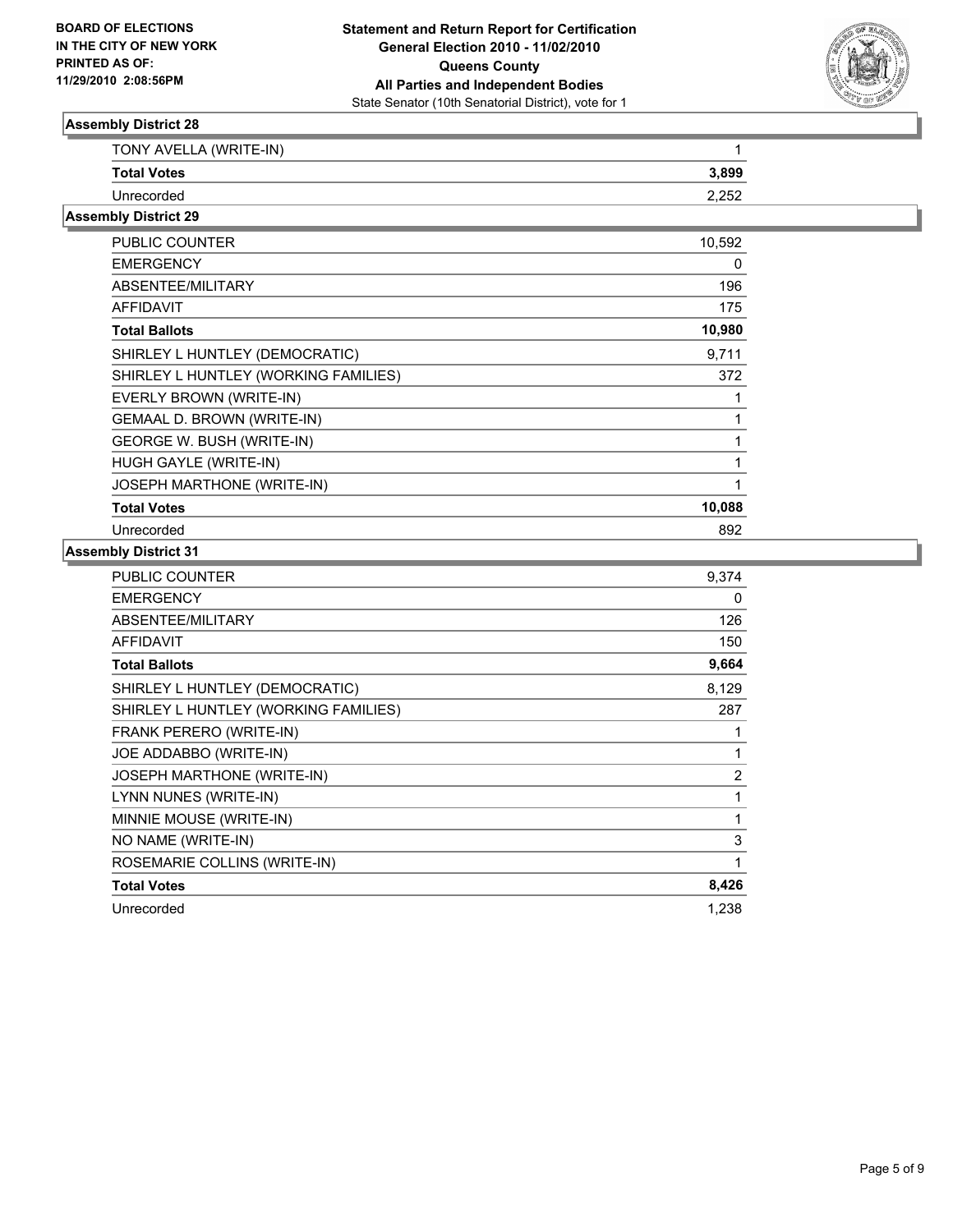

| <b>PUBLIC COUNTER</b>                | 20,020         |
|--------------------------------------|----------------|
| <b>EMERGENCY</b>                     | 17             |
| ABSENTEE/MILITARY                    | 315            |
| <b>AFFIDAVIT</b>                     | 381            |
| <b>Total Ballots</b>                 | 20,753         |
| SHIRLEY L HUNTLEY (DEMOCRATIC)       | 17,703         |
| SHIRLEY L HUNTLEY (WORKING FAMILIES) | 617            |
| CRYSTAL ELVIN (WRITE-IN)             | 1              |
| DARELL VAUGHN (WRITE-IN)             | 1              |
| JOE VIOAL (WRITE-IN)                 | 1              |
| <b>JOSEPH MARTHONE (WRITE-IN)</b>    | $\overline{2}$ |
| M M GOLPHIN (WRITE-IN)               | 1              |
| NO NAME (WRITE-IN)                   | 1              |
| NORMAN SEIGEL (WRITE-IN)             | 1              |
| RICHARD BUTLER (WRITE-IN)            | 1              |
| <b>Total Votes</b>                   | 18,329         |
| Unrecorded                           | 2,424          |

### **Assembly District 33**

| <b>PUBLIC COUNTER</b>                | 368 |
|--------------------------------------|-----|
| <b>EMERGENCY</b>                     | 0   |
| ABSENTEE/MILITARY                    |     |
| <b>AFFIDAVIT</b>                     | 9   |
| <b>Total Ballots</b>                 | 384 |
| SHIRLEY L HUNTLEY (DEMOCRATIC)       | 319 |
| SHIRLEY L HUNTLEY (WORKING FAMILIES) | 16  |
| <b>Total Votes</b>                   | 335 |
| Unrecorded                           | 49  |

| <b>PUBLIC COUNTER</b>                | 942 |
|--------------------------------------|-----|
| <b>EMERGENCY</b>                     | 0   |
| ABSENTEE/MILITARY                    | 12  |
| AFFIDAVIT                            | 10  |
| <b>Total Ballots</b>                 | 970 |
| SHIRLEY L HUNTLEY (DEMOCRATIC)       | 564 |
| SHIRLEY L HUNTLEY (WORKING FAMILIES) | 49  |
| BARRY BUSHILLIO (WRITE-IN)           |     |
| EDWARD J. SPIOLLI (WRITE-IN)         |     |
| <b>Total Votes</b>                   | 615 |
| Unrecorded                           | 355 |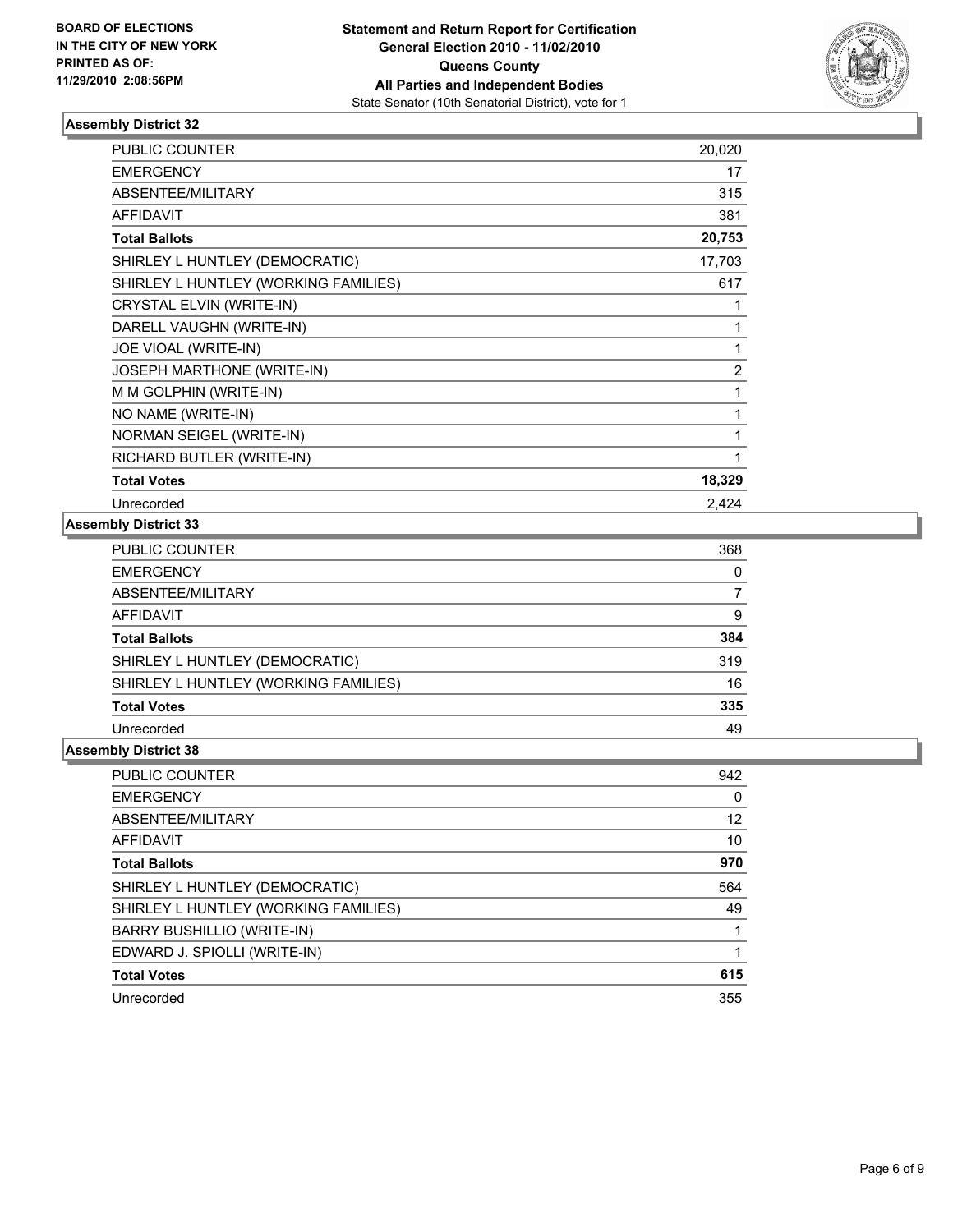

#### **Total for State Senator (10th Senatorial District) - Queens County**

| <b>PUBLIC COUNTER</b>                    | 55,252         |
|------------------------------------------|----------------|
| <b>EMERGENCY</b>                         | 69             |
| ABSENTEE/MILITARY                        | 1,194          |
| AFFIDAVIT                                | 903            |
| <b>Total Ballots</b>                     | 57,607         |
| SHIRLEY L HUNTLEY (DEMOCRATIC)           | 45,119         |
| SHIRLEY L HUNTLEY (WORKING FAMILIES)     | 2,067          |
| ALAN KAHN (WRITE-IN)                     | 1              |
| ALEXANDER KHINKIS (WRITE-IN)             | 1              |
| ANDREW HUMON (WRITE-IN)                  | 2              |
| ANYBODY B. SHIRLEY (WRITE-IN)            | 1              |
| ANYBODY ELSE (WRITE-IN)                  | 4              |
| ARNOLD WECHSIER (WRITE-IN)               | 1              |
| <b>BAG OF ROCKS (WRITE-IN)</b>           | 1              |
| <b>BARRY BUSHILLIO (WRITE-IN)</b>        | 1              |
| BIG GAY AL (WRITE-IN)                    | 1              |
| BILL CLINTON (WRITE-IN)                  | 1              |
| BLEC BUSH (WRITE-IN)                     | 1              |
| BOZO THE CLOWN (WRITE-IN)                | 1              |
| <b>BRUCE WAYNE (WRITE-IN)</b>            | 1              |
| CAROL BERGER (WRITE-IN)                  | 2              |
| CHUCK STEVENS (WRITE-IN)                 | 1              |
| CRYSTAL ELVIN (WRITE-IN)                 | 1              |
| DANIEL ROSEN (WRITE-IN)                  | 2              |
| DARELL VAUGHN (WRITE-IN)                 | 1              |
| DAVID KLAHR (WRITE-IN)                   | 1              |
| DEBORAH GLICK (WRITE-IN)                 | 1              |
| DONALD DUCK (WRITE-IN)                   | 1              |
| EDWARD J. SPIOLLI (WRITE-IN)             | 1              |
| EDWARD LITTLE 8955 AUSTIN ST. (WRITE-IN) | 1              |
| EVERLY BROWN (WRITE-IN)                  | 1              |
| FIONA O'LEANY (WRITE-IN)                 | $\overline{2}$ |
| FRANK PADAVAN (WRITE-IN)                 | 1              |
| FRANK PERERO (WRITE-IN)                  | 1              |
| GEMAAL D. BROWN (WRITE-IN)               | 1              |
| GEORGE W. BUSH (WRITE-IN)                | 1              |
| HUGH GAYLE (WRITE-IN)                    | 1              |
| IVAN MROSOVSKY (WRITE-IN)                | 1              |
| JAMES HASSETT (WRITE-IN)                 | 1              |
| JAMES KELLY (WRITE-IN)                   | 1              |
| JIM LECZYISKI (WRITE-IN)                 | 1              |
| JIMMY MCMILLAN (WRITE-IN)                | 2              |
| JOE ADDABBO (WRITE-IN)                   | 3              |
| JOE VIOAL (WRITE-IN)                     | 1              |
| JOHN CLIFTON (WRITE-IN)                  | 2              |
| JOHN GASPARNO (WRITE-IN)                 | 1              |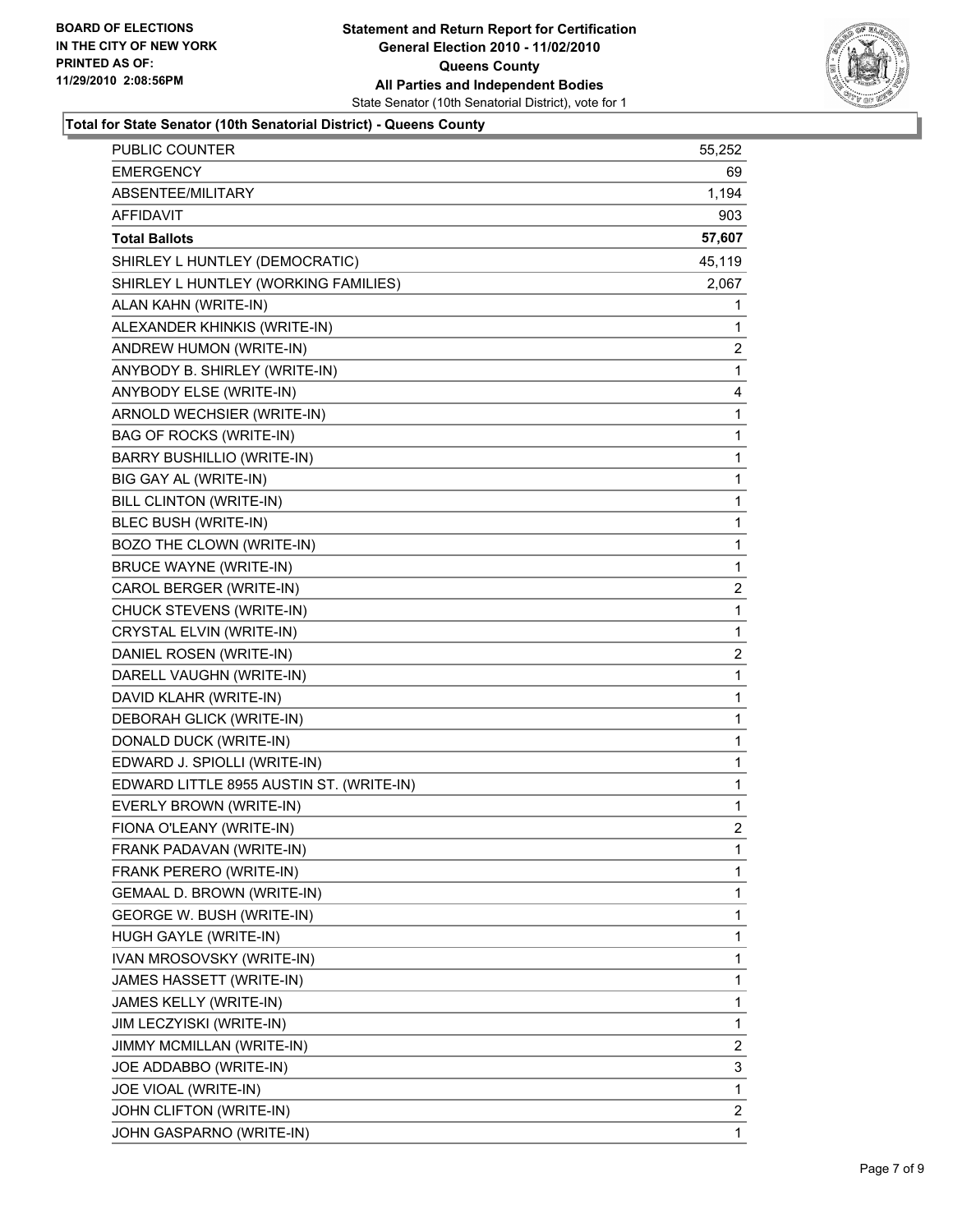

#### **Total for State Senator (10th Senatorial District) - Queens County**

| JOHN J. KEHLER (WRITE-IN)     | 1            |
|-------------------------------|--------------|
| JON STEWART (WRITE-IN)        | 1            |
| JOSEPH MARTHONE (WRITE-IN)    | 5            |
| JOSH KACHENOLVICH (WRITE-IN)  | 1            |
| JUDGE CRATER (WRITE-IN)       | 1            |
| KATHY SMITH (WRITE-IN)        | 1            |
| KERIN SHINER (WRITE-IN)       | 1            |
| KEVIN WALSH (WRITE-IN)        | 1            |
| LOU COSTELLO (WRITE-IN)       | 1            |
| LYNN NUNES (WRITE-IN)         | 1            |
| LYNN NUNEZ (WRITE-IN)         | 11           |
| LYNN SCHULMAN (WRITE-IN)      | 2            |
| LYNN SHULMAN (WRITE-IN)       | 1            |
| M M GOLPHIN (WRITE-IN)        | 1            |
| MATTHEW HUNTER (WRITE-IN)     | 1            |
| MICHAEL BLOOMBERG (WRITE-IN)  | 1            |
| MICHAEL PODBER (WRITE-IN)     | 1            |
| MICKEY MOUSE (WRITE-IN)       | 3            |
| MIKE HUNT (WRITE-IN)          | 1            |
| MINNIE MOUSE (WRITE-IN)       | 1            |
| MS X (WRITE-IN)               | 1            |
| NO NAME (WRITE-IN)            | 28           |
| NONE OF THE ABOVE (WRITE-IN)  | 3            |
| NORMAN SEIGEL (WRITE-IN)      | 1            |
| NUNES (WRITE-IN)              | $\mathbf{2}$ |
| PATRICK A SILER (WRITE-IN)    | 1            |
| RAMON RAMIREZ (WRITE-IN)      | 1            |
| RAYMOND RIVERA (WRITE-IN)     | 1            |
| RICHARD BUTLER (WRITE-IN)     | 1            |
| RICHARD MAROT (WRITE-IN)      | 1            |
| ROBERT SILVERSMITH (WRITE-IN) | 1            |
| ROSEMARIE COLLINS (WRITE-IN)  | 1            |
| ROY (WRITE-IN)                | 1            |
| SAM DIGARNARDO (WRITE-IN)     | 1            |
| SAM KLEINBERG (WRITE-IN)      | 1            |
| SCHMOE (WRITE-IN)             | 1            |
| SCOTT KLEIN (WRITE-IN)        | 1            |
| SCOTT M. HABER (WRITE-IN)     | 1            |
| SCOTT VAROL (WRITE-IN)        | 1            |
| SIDNEY KESTEN (WRITE-IN)      | 1            |
| STEPHEN COLBERT (WRITE-IN)    | 1            |
| STEPHEN RYAN (WRITE-IN)       | 1            |
| THE DEVIL (WRITE-IN)          | 1            |
| THE LUIQU 10107 (WRITE-IN)    | 1            |
| THOMAS DUANE (WRITE-IN)       | 1            |
| TONY AVELLA (WRITE-IN)        | 1            |
|                               |              |